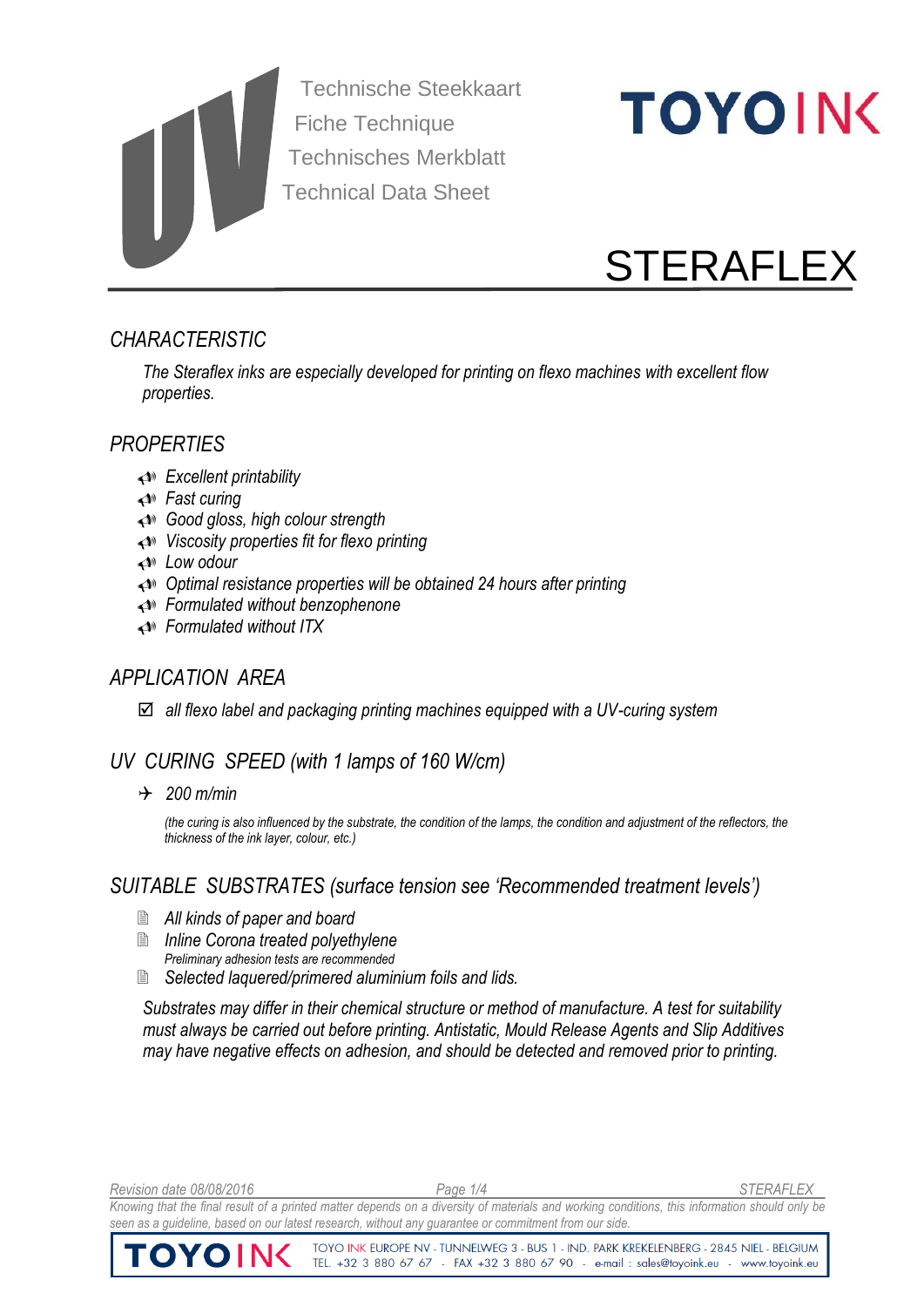#### *AVAILABLE COLOUR SHADES*

*REFERENCES STERAFLEX INKS*

- *Process colours*
- *Opaque white*
- *Mixing colours*
- *Special colours (eeg. EXC557011, EXC557012)*

#### *IWS Alcohol Nitro Alkali Process colors Yellow EXC55001 5 + + + Magenta EXC55002 5 + + - Cyan EXC55003 8 + + + Black EXC55004 8 + + + Deep black EXC55005 7 + + + Process colors – higher concentrated Yellow EXC55011 5 + + + Cyan EXC55013 8 + + + Lightfast process colors Yellow EXC55021 6 + + + Magenta EXC55022 7 + + + Mixing colors Opaque white EXC55901 Opaque white (sleeves) EXC57725 X-treme white EXC55906 Transparent white EXC55902 Yellow Yellow fast EXC55912 EXC55913 5 6 + + + + + + Orange EXC55920 5 + + + Warm red EXC55930 3 + + - Warm red fast EXC55931 7 + + + Red 032 EXC55932 5 + - + Rubine red EXC55940 5 + + - Rubine red fast 7 EXC55942 7 + + + Rhodamine red EXC55950 3 - - - Rhodamine red fast EXC55951 7 + + + Purple \* EXC55952 3 - - - Purple fast \* EXC55953 7 + + + Violet EXC55960 3 - - - Violet fast EXC55961 7 + + + Reflex blue EXC55962 4 - - - Reflex blue fast \* EXC55963 7 + + + Blue 072 fast \* EXC55965 7 + + +*

*Revision date 08/08/2016 Page 2/4 STERAFLEX*

Knowing that the final result of a printed matter depends on a diversity of materials and working conditions, this information should only be *seen as a guideline, based on our latest research, without any guarantee or commitment from our side.* 

TOYOINK

TOYO INK EUROPE NV - TUNNELWEG 3 - BUS 1 - IND. PARK KREKELENBERG - 2845 NIEL - BELGIUM TEL. +32 3 880 67 67 - FAX +32 3 880 67 90 - e-mail : sales@toyoink.eu - www.toyoink.eu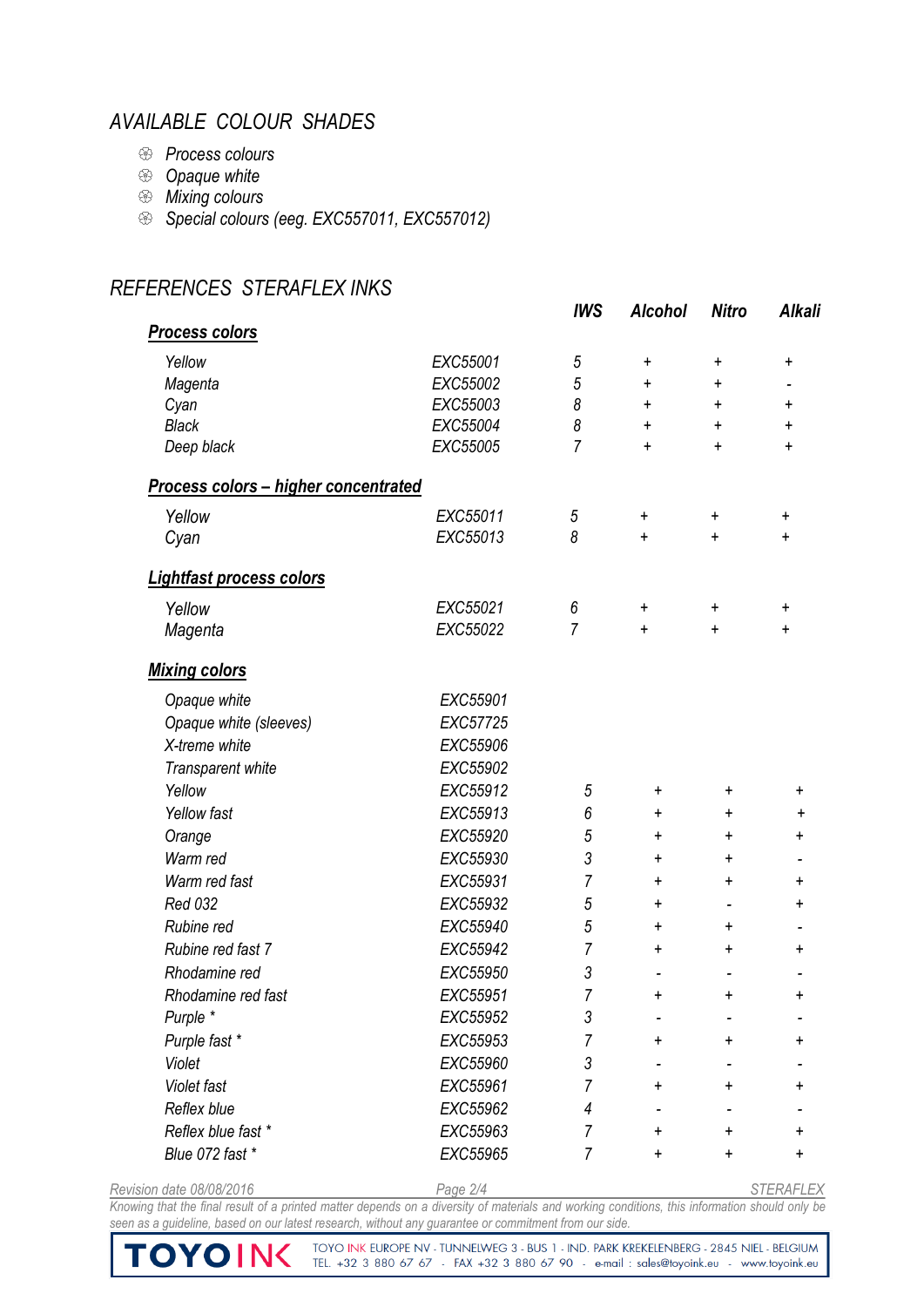| Cyan         | EXC55970 |  |  |
|--------------|----------|--|--|
| Green        | EXC55980 |  |  |
| <b>Black</b> | EXC55990 |  |  |

*\* these inks should not be used for mixings, as they are already built up out of other base inks*

#### *REMARKS*

- *When laminated afterwards, take care to use the correct fast inks, and to do a preliminary adhesion test.*
- *Cleaning: it is not necessary to wash the press immediately after printing. These inks will not cure in the press and are therefore ready to use for the next day's printing. However, the ink may start to cure in the press if sunlight or UV-light from the bulbs / UV-lamp is allowed to shine on the ink.*
- *Shelf life: these inks have a 12-month shelf life guarantee. This guarantee covers 12 months from the date of manufacture (which is mentioned on the label). In order to give this guarantee, certain recommendations must be followed: these inks should be kept on stock at temperatures between 15 – 20°C and they should not be exposed to direct sunlight or heat. If possible, store the ink in a dark room.*
- *Rollers: the following roller material is recommended: EPDM (Ethylene-Propylene-Diene-Monomers). EPDM rollers show excellent performance with UV-inks.*
- *Certain metallic UV-inks may cause swelling of EPDM rollers*
- *Nitril rubber: nitril rubber rollers show minimal swelling with UV-inks and conventional inks. Solvents such as glycol and acetates do have a tendency to make this rubber swell. Nitril rubber is recommended when using two component metallic inks.*

### *PACKAGING*

*5 kg plastic pails*

### *ADDITIVES*

| Wash-up solution         | labelling and reg. free | EXC10820 |                |
|--------------------------|-------------------------|----------|----------------|
|                          | anilox cleaner          | EXC10864 |                |
| $\bullet$ Photoinitiator | liquid for inks         | EXC10045 | (surface cure) |
|                          | liquid for inks         | EXC10708 | (depth cure)   |
| <b>Thinner</b>           |                         | EXC10031 |                |

#### *RECOMMENDED TREATMENT LEVELS (DYNES / CM)*

|                                                      |  |  |  |  |  | PE PP PVC PET PS PVDC PU ABS PTFE Silicone |
|------------------------------------------------------|--|--|--|--|--|--------------------------------------------|
| <b>Flexo and Min.:</b> 38 40 36 42 42 42 38 40 36 40 |  |  |  |  |  |                                            |
| <b>Gravure Max.:</b> 50 50 50 54 48 52 50 52 52 50   |  |  |  |  |  |                                            |

*Revision date 08/08/2016 Page 3/4 STERAFLEX* Knowing that the final result of a printed matter depends on a diversity of materials and working conditions, this information should only be *seen as a guideline, based on our latest research, without any guarantee or commitment from our side.*